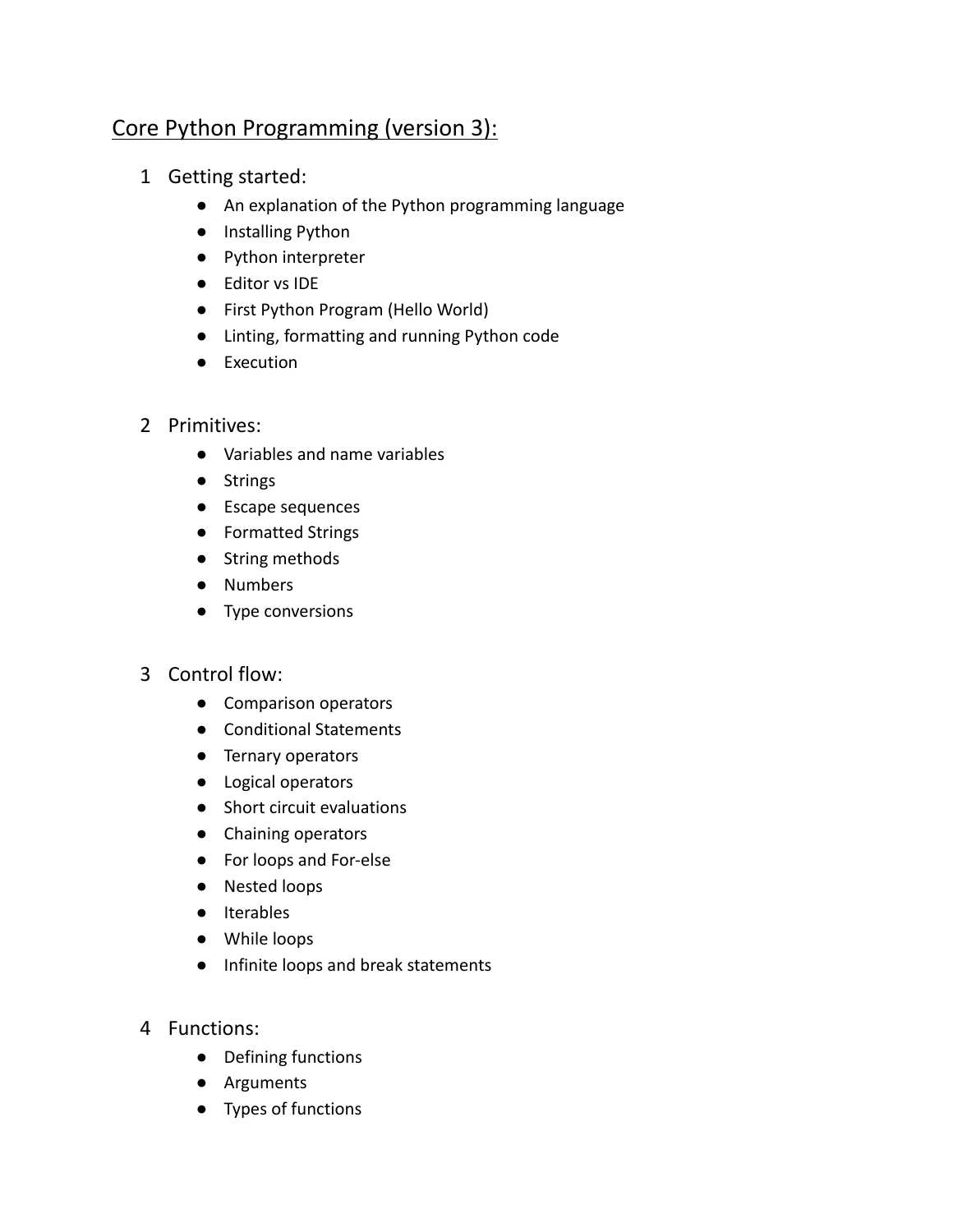- Keyword arguments
- Default arguments
- Extended arguments (\*args and \*\*kwargs)
- Scope

## 5 Data structures:

- Lists
- Accessing, unpacking, looping, adding and removing, finding and sorting items in a list
- Lambda functions (anonymous functions)
- Map functions
- Filter functions
- List comprehensions
- Zip functions
- Stacks and queues
- Tuples
- Arrays
- Sets
- Dictionaries and dictionary comprehensions
- Generator expressions
- Unpacking operator

### 6 Exceptions:

- An explanation of exceptions and their need
- Handling exceptions
- The with statement
- Exceptions with external resources
- Raising exceptions and the cost of raising exceptions
- 7 Parsing data serialization formats into Python structures:
	- Parsing XML with Python
	- XML libraries
	- Parsing JSON with Python
	- Parsing YAML with Python
- 8 Object oriented programming (OOP):
	- Introduction to OOP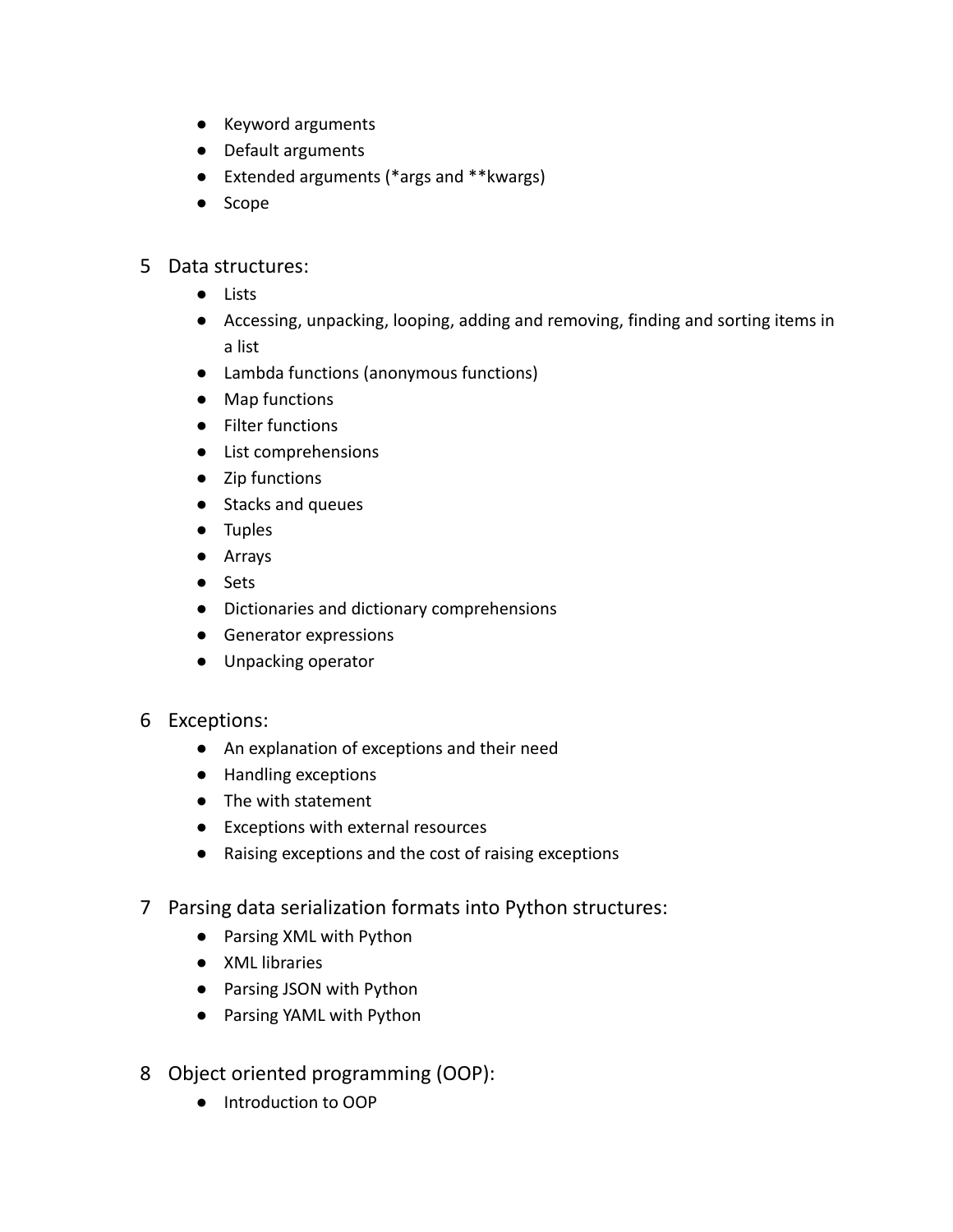- Classes –general syntax and structure
- Instances and instance attributes
- Understanding instantiation using self
- Creating instances
- Default arguments
- Accessing and modifying instance attributes
- Class attributes
- Class attributes vs instance attributes
- Defining class attributes
- Accessing and modifying class attributes
- Encapsulation and abstraction
- Public and private attributes
- Inheritance
- Introduction to inheritance methods
- Polymorphism
- Decorators
- Methods
- Objects in memory
- Aliasing, mutation and cloning
- Docstrings –how to document your code
- Special methods

### 9 Modules:

- Creating modules
- Compiled Python files
- Module search path
- Packages
- Sub-packages
- Intra-package references
- The dir function
- Executing modules as scripts

### 10 Python standard library:

- Introduction
- Working with paths
- Working with directories